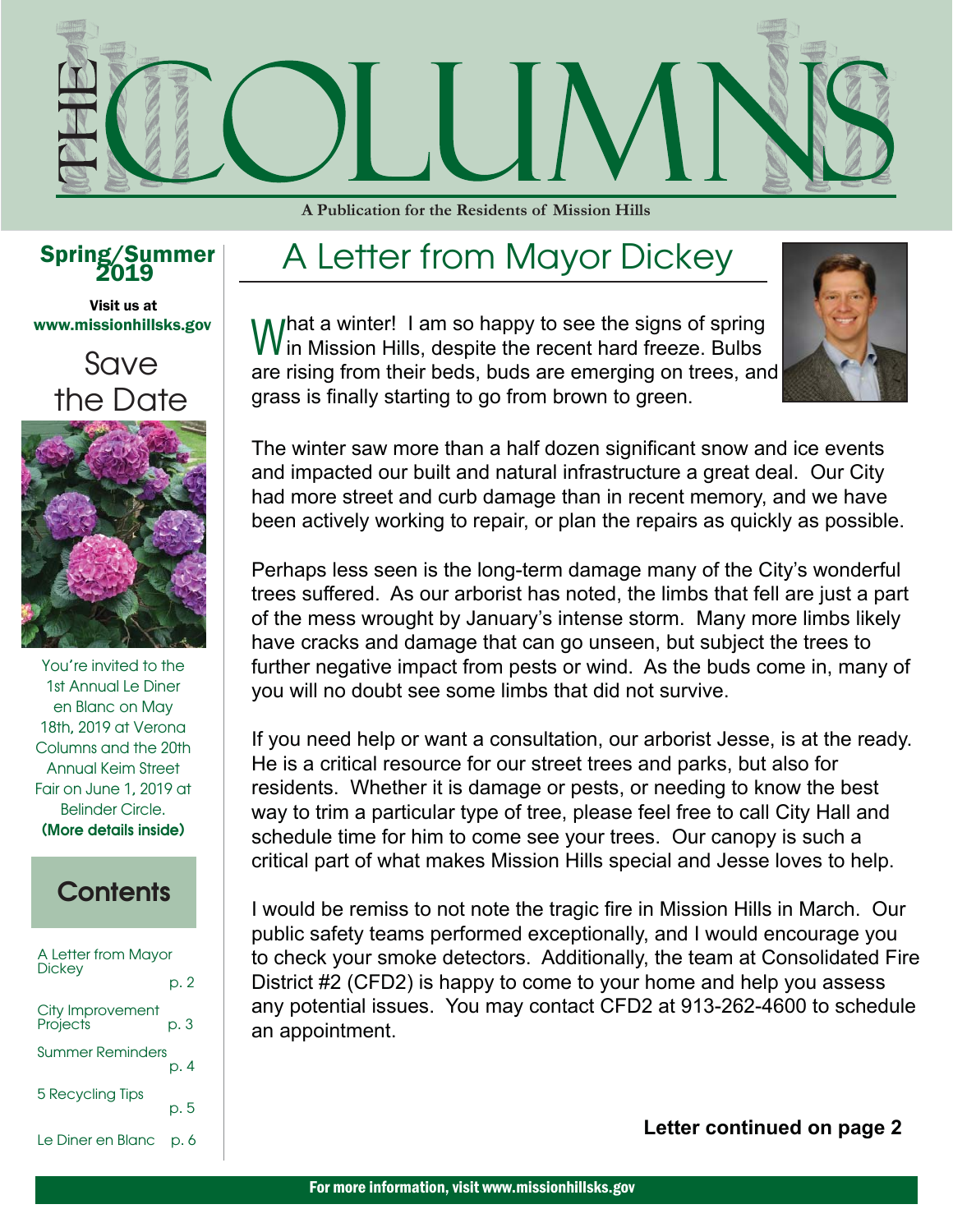#### **Letter continued from Page 1**

On a happier note, the Council and I are thrilled and thankful for the fabulous work our ad hoc committee on Community Engagement did to create a plan for 2019! They have identified several new events that utilize our wonderful green spaces and the schedule is below:

 **May 18** – Le Diner en Blanc at Verona Columns 7pm-10pm  **June 1** – Keim Street Fair at Belinder Circle 4:30pm-9:30pm  **June 13** – Pop-Up at the City Hall Park with Taco Republic 5pm-8pm  **June 27**– Pop-Up at the Sunken Garden Park with Betty Rae's Ice Cream 5pm-8pm  **September 21** – Party in the Park time TBD  **November 24** – Annual Holiday Tree Lighting at City Hall 5:30pm

I want to personally thank the entire committee, and particularly the chairs – Megan Winters and Caroline Moran – for their work and energy. This sets a great foundation for not just this year, but also years to come!

Finally, as some of you know, Tomahawk Road is one of only two streets that run the full eastwest length of Mission Hills. Tomahawk is our only interior street that has a 30 mph speed limit. As it winds its way from KCMO to Prairie Village, Tomahawk connects or touches 13 of our islands and parklets, as well as passes 3 of the 5 non-residential structures in the City. Interestingly, Tomahawk has three crosswalks, yet none to our City playground.

I point this out because we have formed a second ad hoc committee, chaired by former councilperson Lisa Creighton Hendricks, to evaluate Tomahawk in advance of its full refurbishment in our 2022 capital plan. The Tomahawk Safety, Beauty and Connectivity committee will make recommendations to the Council for any updates or changes that should be incorporated into the engineering for this project.

For example, does the Park Board want water and power at all of the islands and parklets? If so, this is the time to do it. Can we improve safety with a crosswalk to our playground? Is there a way to prevent or reduce the 5-6 cars that run over the island at the Belinder Circle each year? This committee will help assess these and other questions – and the answer may very well be "no changes," but we would be remiss not to evaluate.

The committee is comprised of residents who live on Tomahawk, representatives from each Homes Association, a member of the Park Board, a member of the Crime and Safety committee and several at-large residents. I thank Lisa and these residents in advance for taking on this 18-month assignment.

Thank you all for your feedback, engagement, and communication. As always, if we can do better, please let City Hall or me know directly (mayor@missionhillsks.gov). I hope to see many of you at our upcoming community events. Happy spring!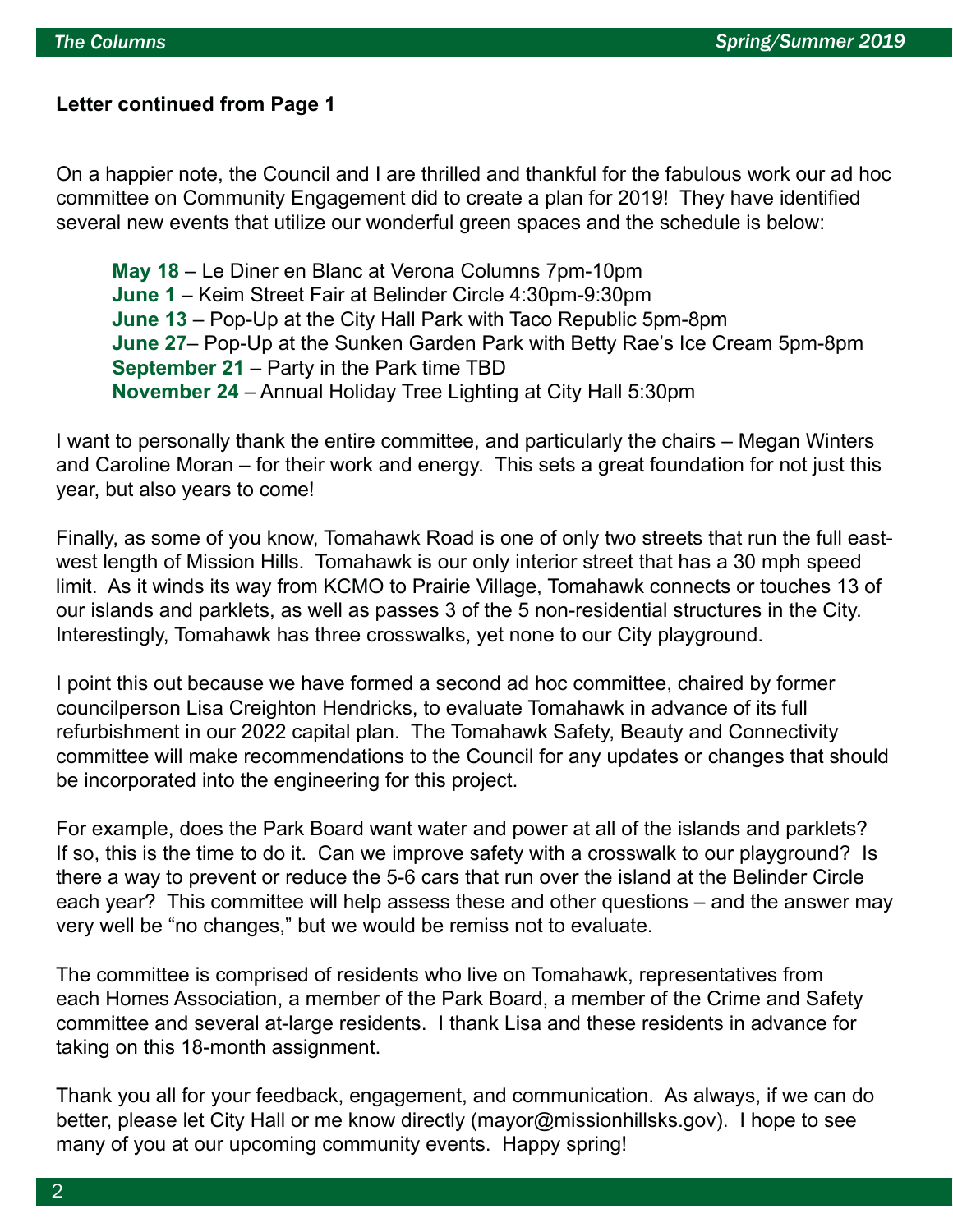# 2019 Capital Improvement Projects

Each of the Capital Improvement Projects below include an upgraded stormwater system, as well as new curbs, drive approaches, and asphalt roadways.

The City will also conduct its annual assessment of the curbs, gutters, drive approaches, sidewalks, and pavement to determine a list of areas for priority replacement in 2019.

- 65th Street Indian Lane to Mission Road
- 65th Terrace Indian Lane to Mission Road
- Wenonga Terrace
- Wenonga Terrace cul de sac (street rehab only)
- Ensley Lane Mission Drive to 63rd **Street**

# Summer Safety Tips

# Neighborhood Safety

Mission Hills continues to be a great place to live which in part is due to our amazing residents making the city a safe and enjoyable place to live. This being said, it should be mentioned that we all need to continue to do our parts by stopping crime before it happens. This can be done simply by making sure our house doors, garage doors and windows are locked, especially overnight and when away from your home. It's important to do the same in regard to any vehicles you own, whether in the driveway or the garage. Keeping valuables out of sight and locking your car doors can help with crimes of opportunity. We are asking our residents to help reduce crime in the community by taking these simple steps.

## Going on Vacation this Summer?

Be sure to take advantage of the City's great House Watch program when travelling this summer or anytime year round! The House Watch program can be completed through the city's website and is for residents who would like an officer to periodically check on your home while you are away. During your time away, an officer will come to your home and make sure the doors and windows are all secure and insure criminal activity has not taken place in your absence. A short questionnaire is required to complete a house watch application, but is well worth your time. You can complete your house watch request at the following link:

https://www.pvkansas.com/residentresources/public-safety/house-watch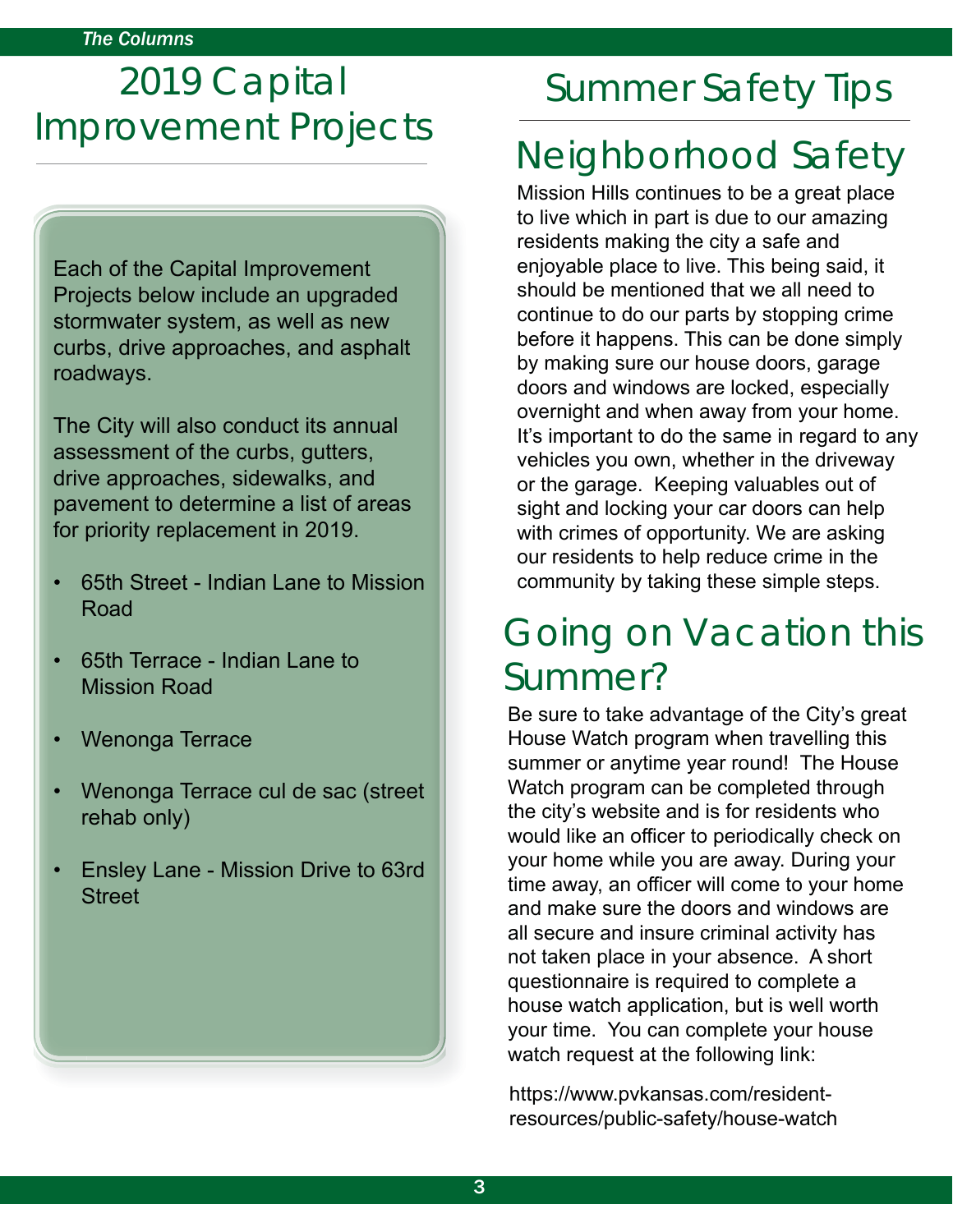# Spring & Summer Reminders

## **Noise**

- Construction noise is allowed from 8:00am to 8:00pm Monday-Thursday and from 8:00am-6:00pm on Friday & Saturday. Heavy construction equipment is allowed 8:00am-6:00pm Monday-Saturday. Construction noise is prohibited on Sunday and on all legal holidays.
- Sound Equipment or musical instruments are permitted from 9:00am to 11:00pm Sunday-Thursday, and until 12:30am Friday, Saturday and on legal holidays. This noise must not annoy or disturb the quiet, comfort or repose of persons inside any dwelling.
- For residential maintenance, gas-powered lawn care equipment is allowed from 8:00am-8:00pm any day of the week. Country clubs are allowed to run gas-powered lawn care equipment from sunrise to sundown any day of the week.
- If you experience noise outside of these established times, call the Police Department Dispatch at 913-642-5151

#### Pets

- Dogs are considered "running at large" when on public or private property other than that of their owner, without being on a leash, and under the effective control of a person. If you witness a dog running at large, please call Animal Control at 913-642-6868
- The City provides 14 locations for pet waste disposal throughout the City. Please note the locations found on the Doggie Pot map in the Document Center on the City website for your convenience when walking your dog.

# Safety

- Be sure to wear reflective clothing when running, walking or cycling in the early morning or after sunset. The City provides reflective vests at no cost to residents, these are available at City Hall or from a police officer.
- In the event that you observe a streetlight out, or damage to a streetlight, please note the location and call City Hall at 913-362-9620.
- Regularly check your smoke detectors. The team at Consolidated Fire District #2 (CFD2) offers a free service to come to your home and assess the needs for your residence. Please call CFD2 at 913-262-4600 to schedule an appointment.

Dont forget, June 1st is the 20th Anniversary Street Fair at Belinder Circle Join us for inflatables, food and fun! This year we're excited to have offerings from three food trucks; Taco Republic, Happy Belly, and a grill that offers burgers, brats and hot dogs. We will also be serving free ice cream for the first 500 attendees!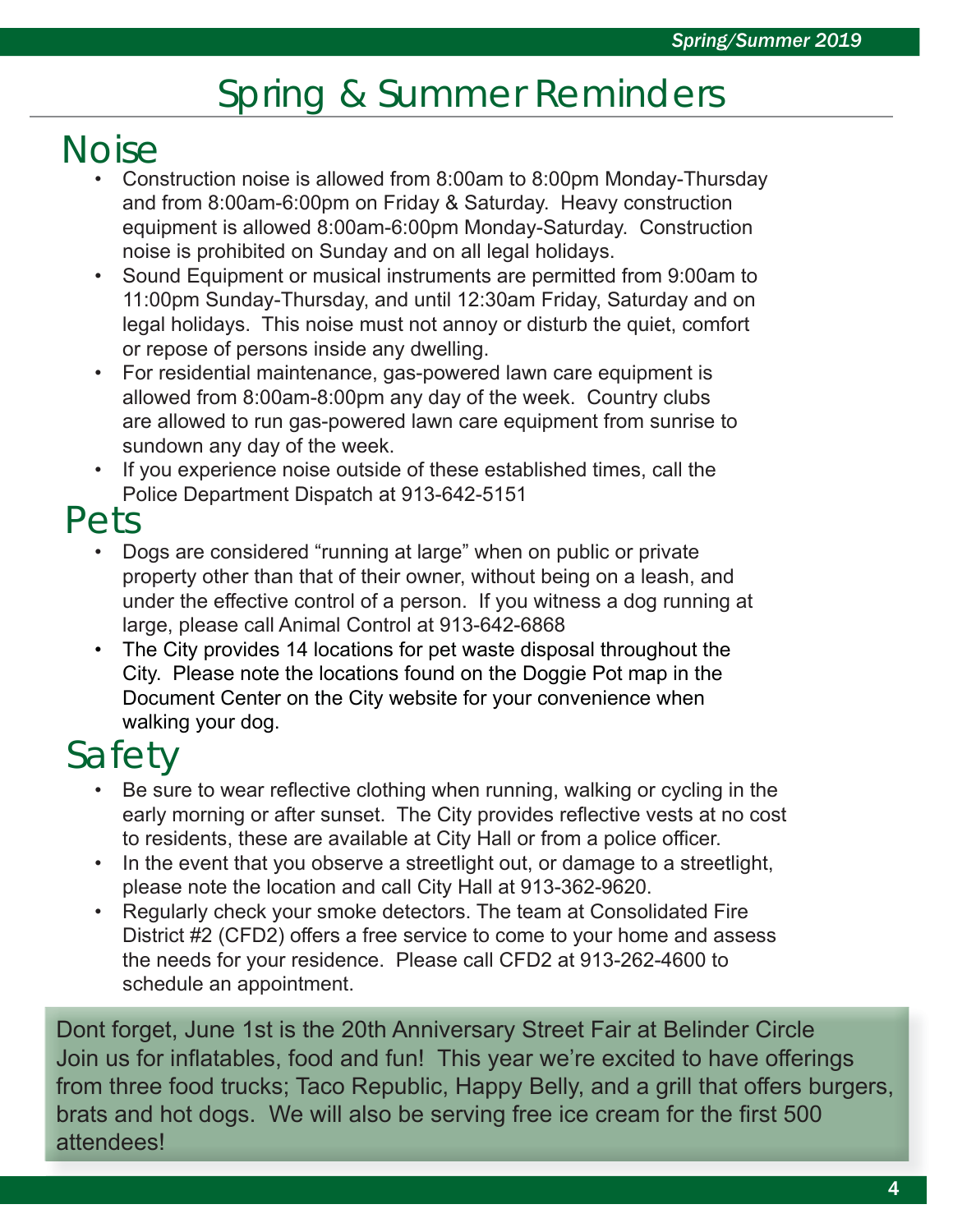#### Five Ways to get the Most from Your Recycling

## 1. Shipping Materials

From Mid-America Regional Council

Cardboard boxes can be broken down and recycled in your weekly curbside pickup. Smaller items like bubble wrap, air pillows, and padded shipping envelopes can be dropped off for recycling at big box stores such as Target and Walmart. Be sure to deflate air pillows and bubble wrap first.

#### 2. Electronics

Any electronic that runs on a power cord or battery is able to be recycled at the proper location. Everything from TVs to flashlights can be taken to Best Buy, Office Depot, Office Max, Staples and the Midwest Recycling Center for processing. Don't forget to remove any batteries! Batteries can be recycled at the Household Hazardous Waste Center at 5901 Jim Bills Road Mission, KS 66203, just off Foxridge Drive & Lamar. Call 913-715-6907 to schedule a drop-off .

#### 3. Food Waste

Food waste, or paper and cardboard products soiled by food is one of the greatest missed opportunities in recycling. While it is not to be put in your weekly curbside pickup, there are great alternatives to food waste recycling, such as composting. You can compost your food waste such as egg shells, banana skins, stems and peels by layering in a contained bin with your small yard waste like leaves and grass clippings. An alternative to composting at home is a subscription service that will come pick up your compost, just like you would put out regular curbside recycling. While the City doesn't offer specific recommendations, services like Compost Collective KC is an organization that is used frequently in the City. More information on which items can be composted in a curbside pickup service can be found on their website at www.compostcollectivekc.com

#### 4. Hazardous Waste

Items such as gas, oil, solvents, propane cylinders, paint, lawn & garden chemicals and more can be disposed of at the Household Hazardous Waste Center at 5901 Jim Bill Road, Mission, KS 66203. Call 913-715-6907 to schedule a drop-off .

#### 5. Plastics

With the exception of Styrofoam, most plastics labeled with the No. 1-7 on the bottom are able to be recycled. Any plastic containers that were originally used to hold hazardous materials like automotive fluid should be taken to the Household Hazardous Waste Center. And finally, our most commonly asked question: Where to recycle plastic grocery bags? Plastic grocery bags should be taken to a grocery store or big box store such as Target or Walmart - they have collection bins at their entrances.